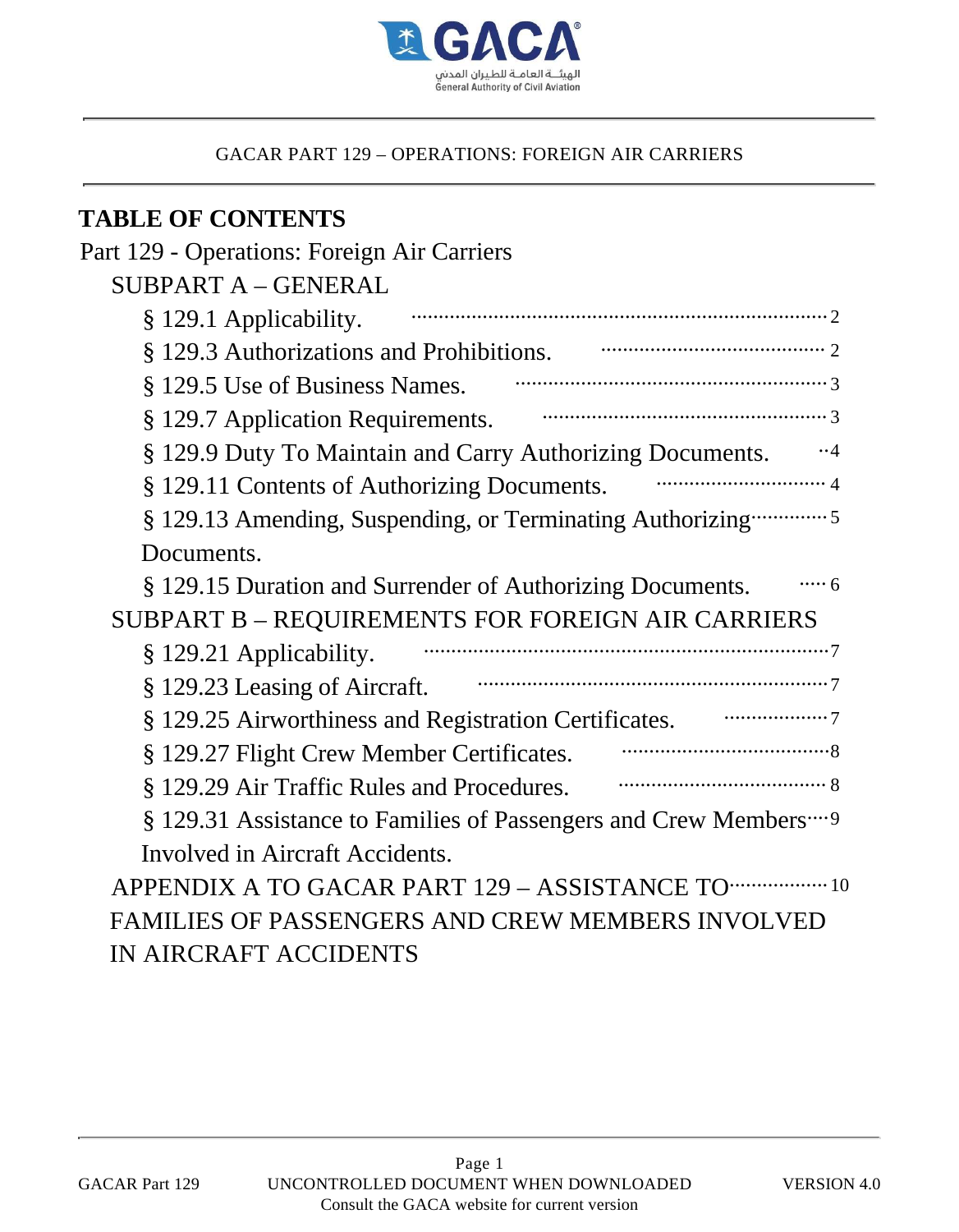

## **SUBPART A – GENERAL**

## **§ 129.1 Applicability.**

(a) This part applies to each foreign air carrier intending to operate civil aircraft to, from, or within the Kingdom of Saudi Arabia for purposes of commercial air transportation.

(b) This part prescribes—

(1) The types of authorizations issued by the General Authority of Civil Aviation (GACA) for foreign air carriers,

(2) The requirements a foreign air carrier must meet in order to obtain and hold an authorization for each kind of operation the foreign air carrier will conduct,

(3) The requirements a foreign air carrier must meet to conduct operations under this part, and

(4) Requirements affecting leasing of aircraft by foreign air carriers.

(c) Except where this part has modified the requirements or has imposed new requirements, persons subject to this part must comply with all applicable requirements of the General Authority of Civil Aviation Regulation (GACAR).

#### **§ 129.3 Authorizations and Prohibitions.**

(a) The GACA will issue authorizing documents to a person authorized by the President to conduct operations as a foreign air carrier under this part.

(b) Each foreign air carrier's authorizing documents issued under this part must contain the authorizations, limitations, and certain procedures under which each kind of operation is to be conducted.

(c) No person may operate under this part without, or in violation of, appropriate authorizing documents.

(d) Each foreign air carrier must operate in accordance with the applicable Standards contained in Annex 6 (Operation of Aircraft), Annex 8 (Airworthiness of Aircraft), Annex 18 (Transportation of GACAR PART 129 – OPERATIONS: FOREIGN AIR CARRIERS<br>
SUBPART  $\Lambda$  – GENERAL<br>
SUBPART A – GENERAL<br>
(a) This part applies to each foreign air carrier intending to operate civil aircraft to, from, or within<br>
Kingdom of Saudi A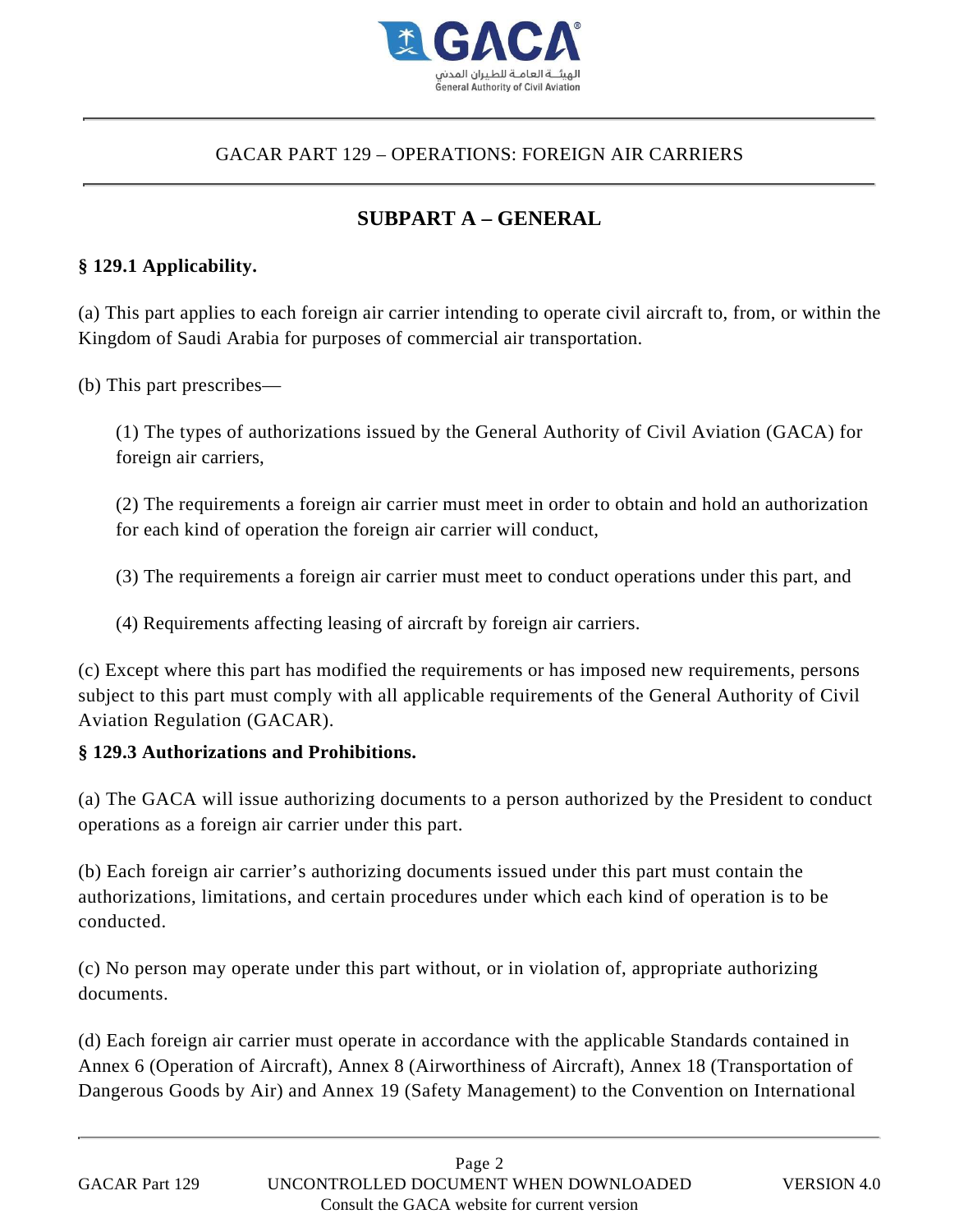

### Civil Aviation.

(e) Foreign air carriers conducting operations under this part must comply with the applicable economic authority requirements as established by the GACA.

(f) Foreign air carriers conducting operations under this part must comply with the applicable security requirements as established by the GACA.

(g) No person operating under this part may operate or list on its authorizing documents any aircraft listed on operations specifications issued under GACAR Part 119, Subpart D.

## **§ 129.5 Use of Business Names.**

(a) A foreign air carrier authorized under this part may use only the business name(s) appearing in its authorizing documents.

(b) Except for foreign air carriers engaged in short-term charter operations, the business name of the foreign air carrier who is operating the aircraft must be legibly displayed on the aircraft and clearly visible and readable from the outside of the aircraft to a person standing on the ground at any time except during flight time. The means of displaying the business name on the aircraft and its readability must be acceptable to the President.

## **§ 129.7 Application Requirements.**

(a) A person applying to the President for an authority to operate under this part (applicant) must submit an application—

- (1) In a form and manner prescribed by the President and
- (2) Containing any information the President requires the applicant to submit.

(b) Each applicant must submit its application for authorization to the President at least 30 working days before beginning operations to or from or within the Kingdom of Saudi Arabia.

(c) The GACA may issue authorizing documents to an applicant, if the President finds the applicant—

(1) Meets the applicable requirements of this part,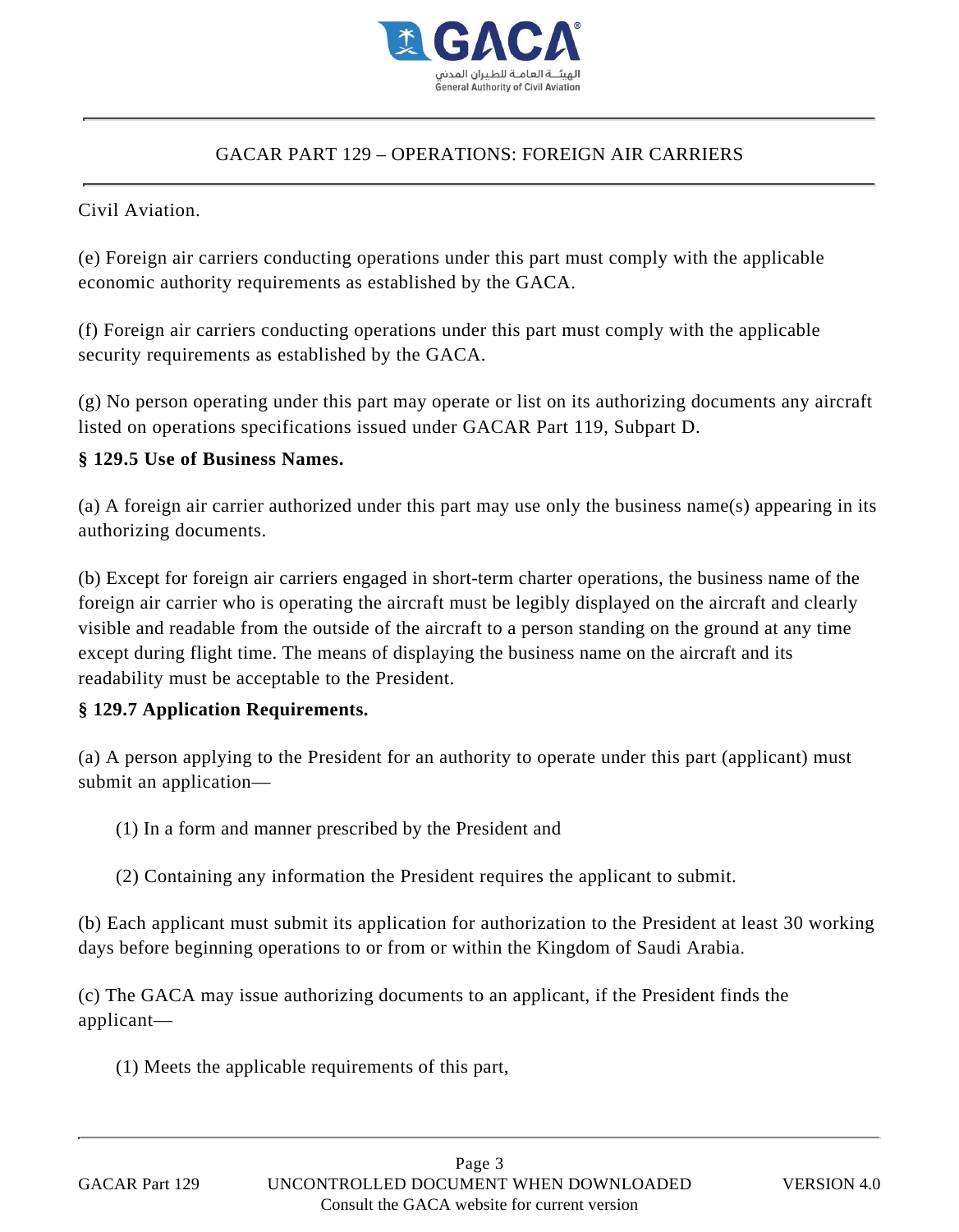

(2) Is properly and adequately equipped to conduct the operations described in the authorizing documents, and

(3) Holds a valid air operator certificate issued by a contracting state to the Convention on International Civil Aviation.

## **§ 129.9 Duty to Maintain Authorizing Documents.**

(a) Each foreign air carrier must maintain a complete and separate set of its authorizing documents at its principal base of operations.

(b) Each foreign air carrier must carry on board each aircraft authorized under this part a true copy of the authorizing documents issued under this part.

(c) Each foreign air carrier must keep each of its employees and other persons used in its operations informed of the provisions of its authorizing documents that apply to that employee's or person's duties and responsibilities.

### **§ 129.11 Contents of Authorizing Documents.**

(a) Each foreign air carrier authorized to conduct operations under this part must obtain authorizing documents containing the following:

(1) The specific location and mailing address of the foreign air carrier's principal place of business in the state of the operator and, if different, the address that will serve as the primary point of contact for correspondence between the GACA and the foreign air carrier;

(2) The certificate number and validity of the foreign air carrier's Air Operator Certificate issued by the State of the operator;

(3) The designation of an agent within the Kingdom of Saudi Arabia, including the agent's full name and office address or usual place of residence;

(4) Aerodromes in the Kingdom of Saudi Arabia to be used;

(5) The effective date and expiry date of the authorizing document; and

(6) Any other item the President determines is necessary.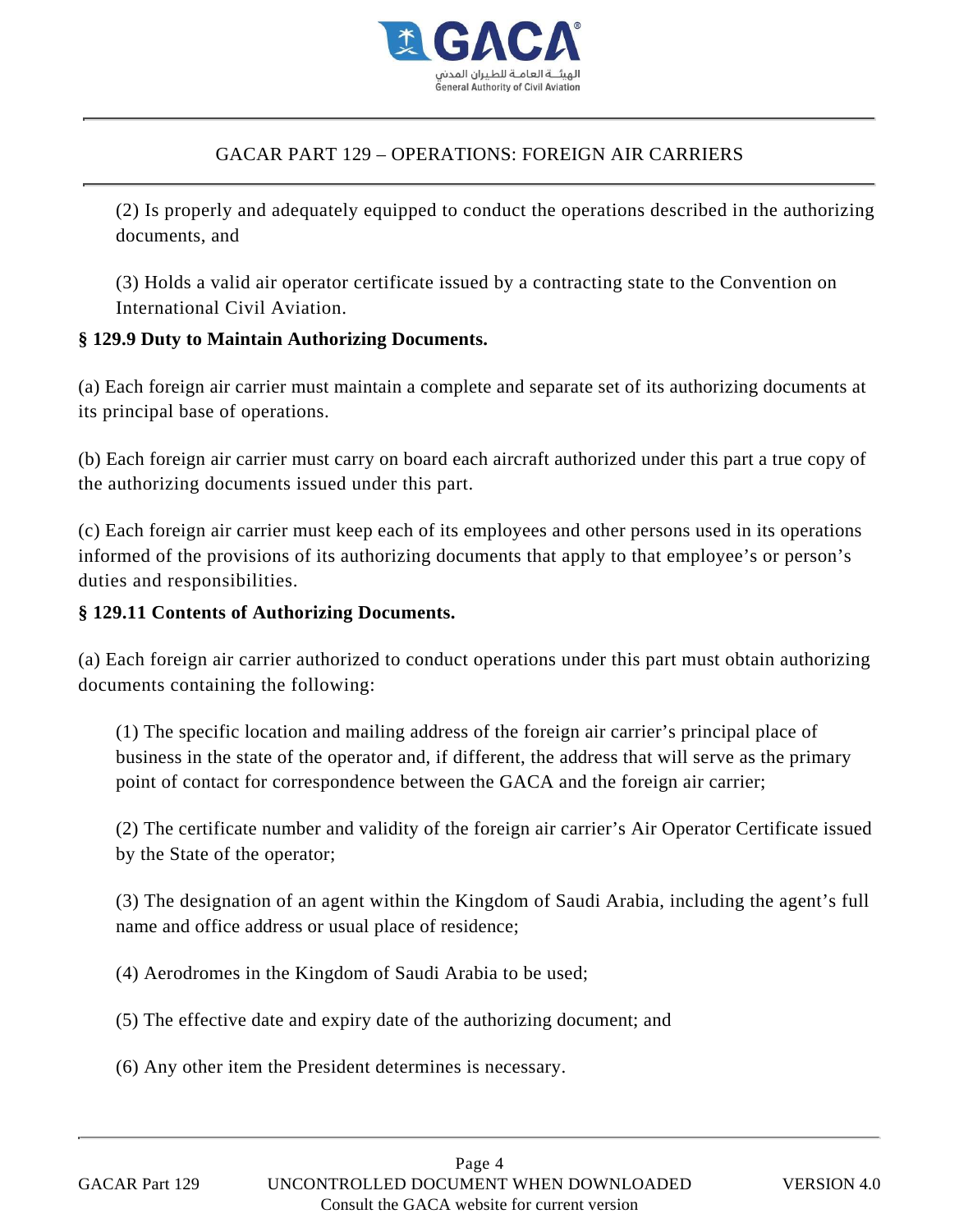

### **§ 129.13 Amending, Suspending, or Terminating Authorizing Documents.**

(a) The President may, in the interest of aviation safety or in the public interest, amend, suspend, or terminate any authorizing documents issued under this part.

(b) Except as provided in paragraphs (d) and (e) of this section, when the President initiates an action affecting a foreign air carrier's authorizing documents, the following procedure applies:

(1) The GACA notifies the foreign air carrier in writing of the proposed action;

(2) The GACA sets a reasonable period (but not less than 7 working days) within which the foreign air carrier may submit written information, views, and arguments;

(3) After considering all material presented, the GACA notifies the foreign air carrier of its decision; and

(4) The GACA's decision becomes effective not less than 30 working days after the foreign air carrier receives notice of it unless—

(i) The GACA finds under paragraph (e) of this section that there is an emergency requiring immediate action with respect to safety in air commerce, or

(ii) The foreign air carrier petitions for reconsideration under GACAR Part 13.

(c) When the foreign air carrier or foreign person applies for an amendment to its authorizing documents, the following procedure applies:

(1) The foreign air carrier must file an application to amend its authorizing documents, in a form and manner prescribed by the President, at least working 15 working days before the date proposed by the applicant for the amendment to become effective in all other cases.

(2) After considering all material presented, the GACA notifies the foreign air carrier of its decision.

(3) If the GACA approves the amendment, following coordination with the foreign air carrier regarding its implementation, the amendment is effective as specified by the GACA.

(d) The foreign air carrier may petition for reconsideration of any action or denial of action under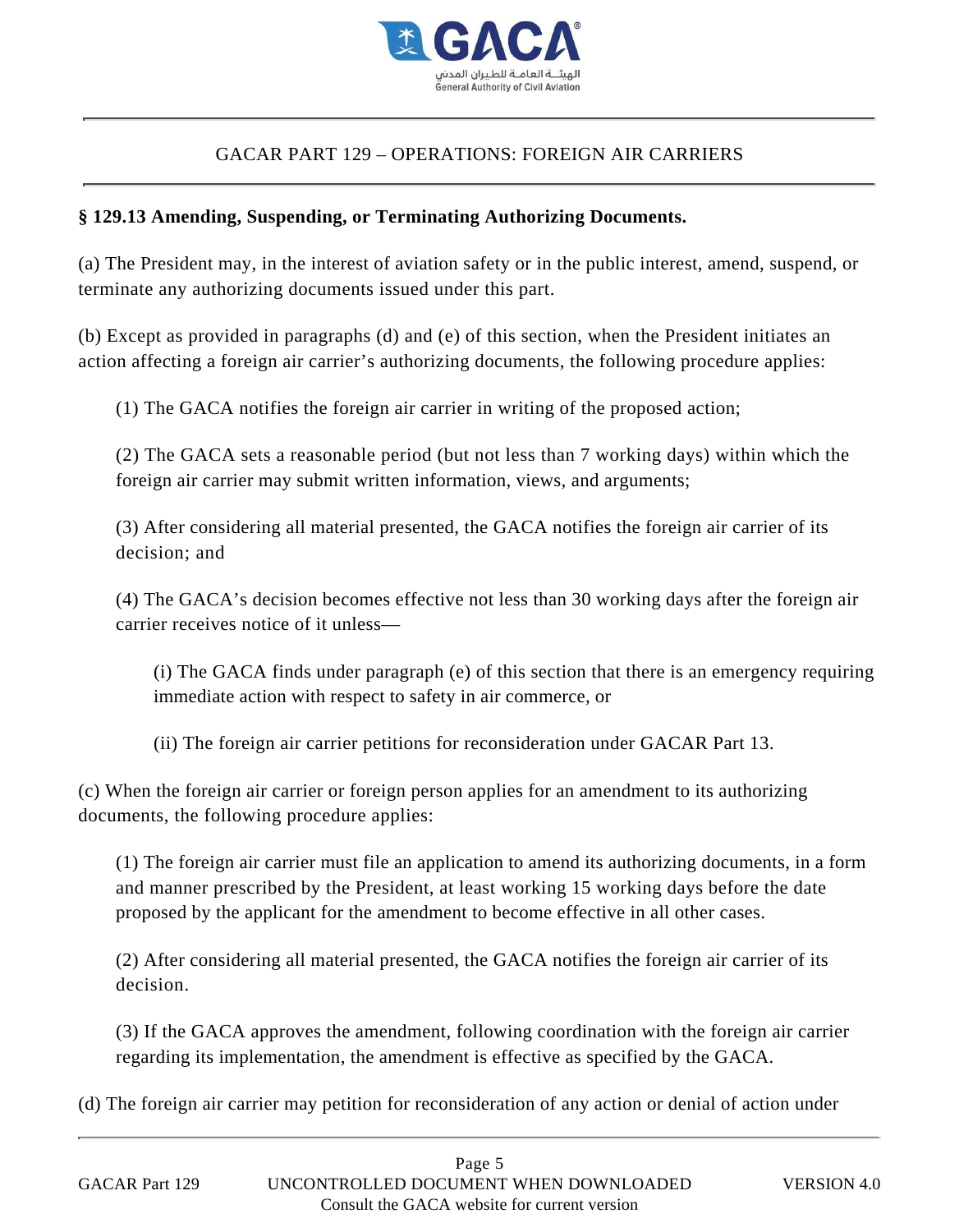

paragraphs (b) and (c) of this section, using the procedures prescribed in GACAR Part 13.

(e) If the GACA finds that an emergency exists requiring immediate action with respect to aviation safety that makes the procedures set out in this section impracticable or contrary to the public interest—

(1) The GACA amends, suspends, or terminates the authorizing documents and makes the amendment, suspension, or termination effective on the working day the foreign air carrier receives notice of it.

(2) In the notice to the foreign air carrier, the GACA articulates the reasons for its finding that an emergency exists requiring immediate action with respect to aviation safety or that makes it impracticable or contrary to the public interest to stay the effectiveness of the amendment, suspension, or termination.

#### **§ 129.15 Duration and Surrender of Authorizing Documents.**

(a) Authorizing documents issued under this part are effective until—

- (1) The authorizing document is expired;
- (2) The foreign air carrier surrenders them to the GACA;
- (3) The President suspends or terminates them; or
- (4) The President amends the authorizing documents as provided in GACAR § 129.13.

(b) Within 30 working days after a foreign air carrier terminates operations under GACAR Part 129, the foreign air carrier must surrender its authorizing documents to the GACA.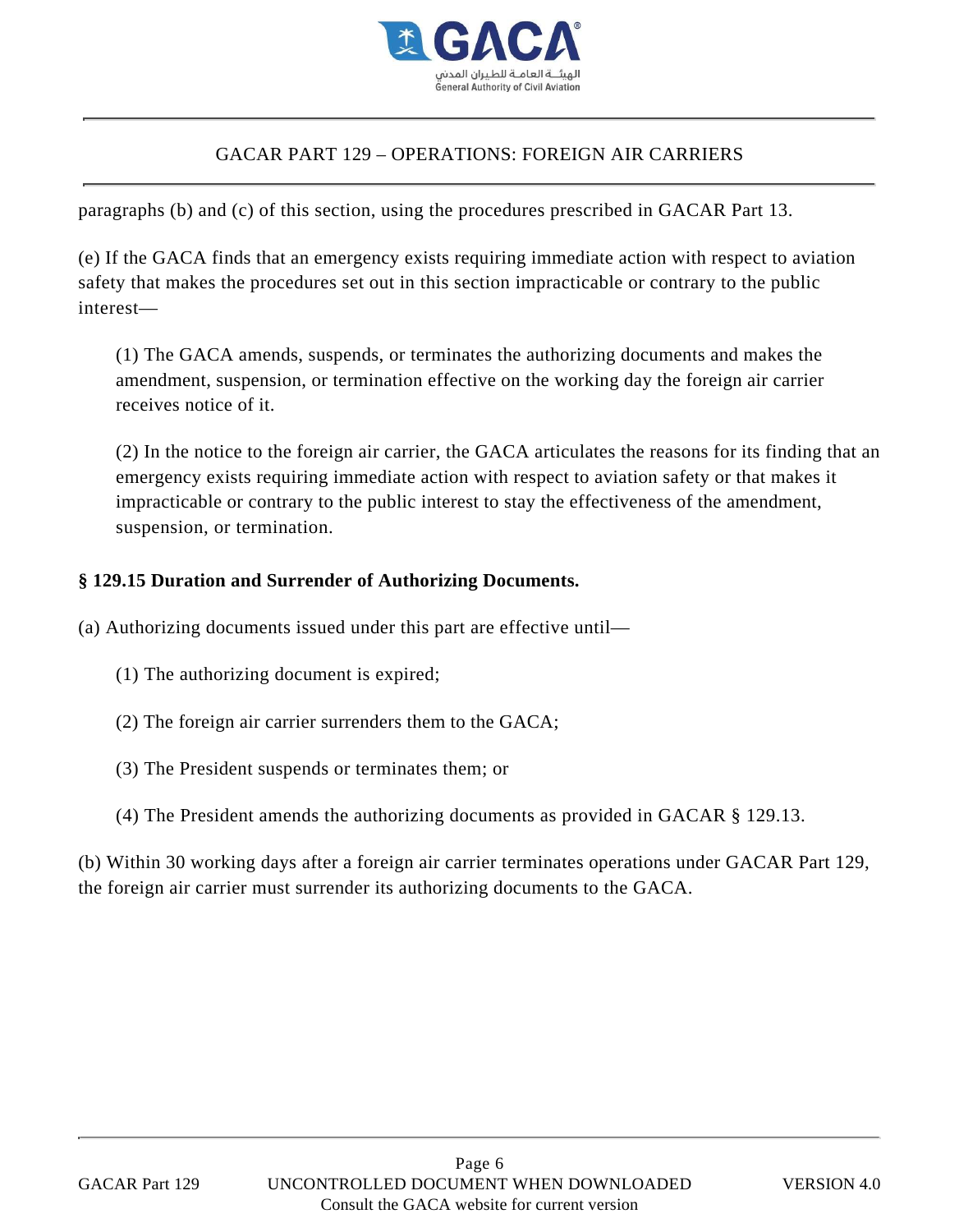

## **SUBPART B – REQUIREMENTS FOR FOREIGN AIR CARRIERS**

#### **§ 129.21 Applicability.**

This subpart sets out certain requirements for operations conducted under this part as a foreign air carrier.

#### **§ 129.23 Leasing of Aircraft.**

(a) Unless otherwise authorized by the President, prior to conducting operations involving a lease of aircraft with crew, each foreign air carrier authorized under this part must provide the President with a copy of the lease to be executed. **§ 129.25 Airworthiness and Registration Certificates.** GACAR PART 129 – OPERATIONS: FOREIGN AIR CARRIERS

(b) The President may refuse to authorize any lease agreement of aircraft with crew not deemed to be in the public interest.

(c) For leasing of aircraft with crew, the lessee must ensure the lessor is an operator holding an authorization issued under this part or an air carrier operator certificate issued under GACAR Part 119.

(d) Upon authorization of a lease of aircraft with crew, the President issues amendments to the authorizing documents of each party to the agreement, as needed. The lessee must provide the following information to be incorporated into its authorizing documents, as needed:

(1) The names of the parties to the agreement and the duration thereof and

(2) The nationality, registration markings, and serial numbers of each aircraft involved in the agreement.

(e) For leasing of aircraft with crew, the lessee must provide the President—

(1) A statement specifying the lessee has operational control of all operational functions and the times, aerodromes, or areas under which such operational control is exercised and

(2) A statement of acknowledgment and consent to the lease by civil aviation authority of the state of the lessor and the state of the lessee, if different from that of the lessor.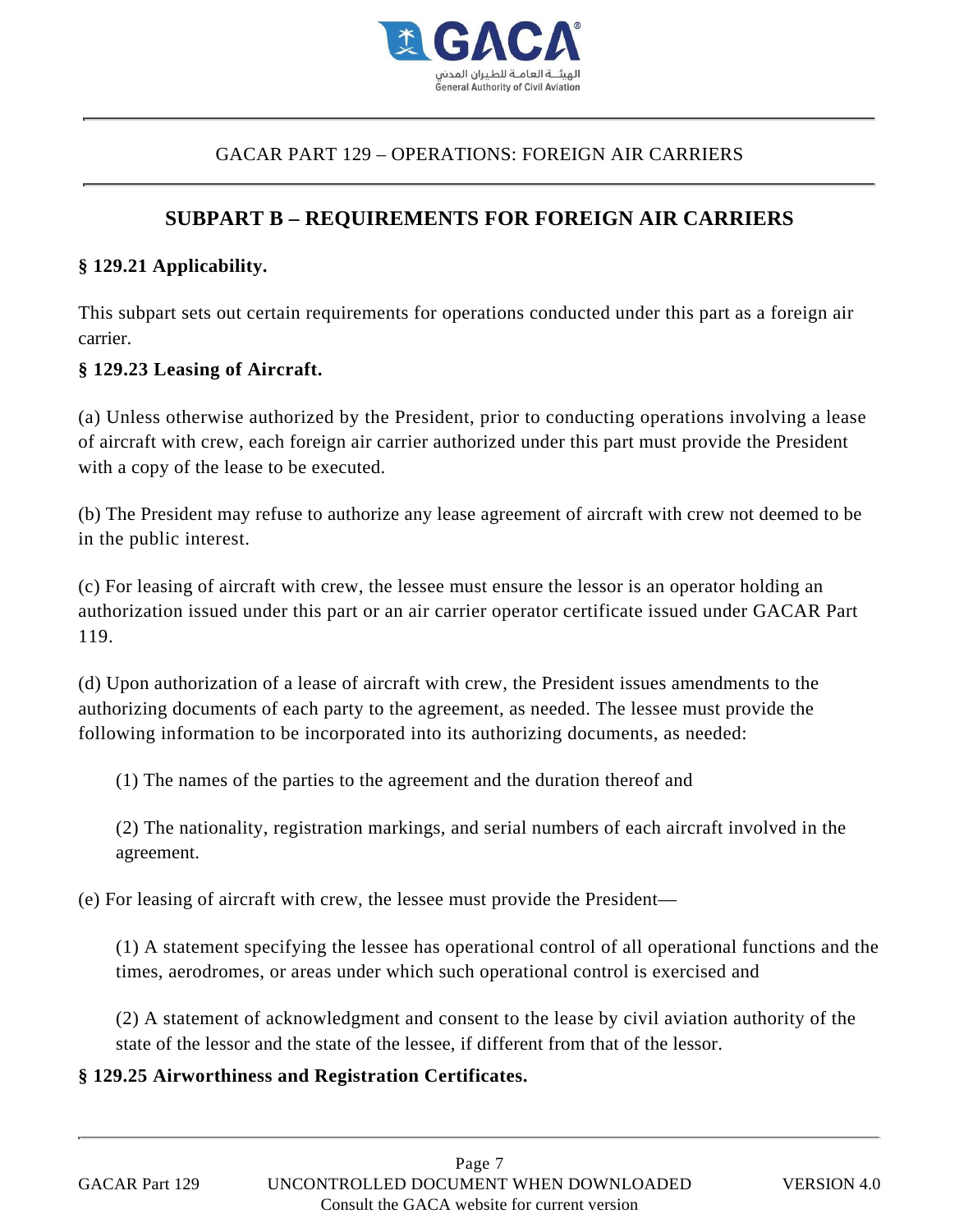

No foreign air carrier may operate any foreign-registered aircraft within the Kingdom of Saudi Arabia unless that aircraft carries a current certificate of registration and displays the nationality and registration markings of the state of registry in accordance with the standards contained in Annex 7 (Aircraft Nationality and Registration Marks) to the Convention on International Civil Aviation, and carries an airworthiness certificate issued or validated, in accordance with the standards contained in Annex 8 (Airworthiness of Aircraft) to the Convention on International Civil Aviation,  $by-$ 

(a) The state of registry or

(b) The state of the operator, provided the state of the operator and the state of registry have entered into an agreement under Article 83 bis of the Convention on International Civil Aviation that covers the aircraft.

#### **§ 129.27 Flight Crew Member Certificates.**

Each person acting as a flight crew member must hold a certificate or license that shows the person's ability to perform duties in connection with the operation of the aircraft. One of the following entities must have issued or rendered valid the certificate or license, in accordance with the Standards contained in Annex 1 (Personnel Licensing) to the Convention on International Civil Aviation:

(a) The state in which the aircraft is registered or

(b) The state of the operator, provided the state of the operator and the state of registry have entered into an agreement under Article 83 bis of the Convention on International Civil Aviation that covers the aircraft.

#### **§ 129.29 Air Traffic Rules and Procedures.**

(a) Each pilot must be familiar with the applicable rules, the navigation and communications facilities, and the air traffic control and other procedures, of the areas he will traverse within the Kingdom of Saudi Arabia.

(b) Each foreign air carrier must establish procedures to assure that each of its pilots has the knowledge required by paragraph (a) of this section and must check the ability of each of its pilots to operate safely according to applicable rules and procedures.

(c) Each foreign air carrier must conform to the practices, procedures, and other requirements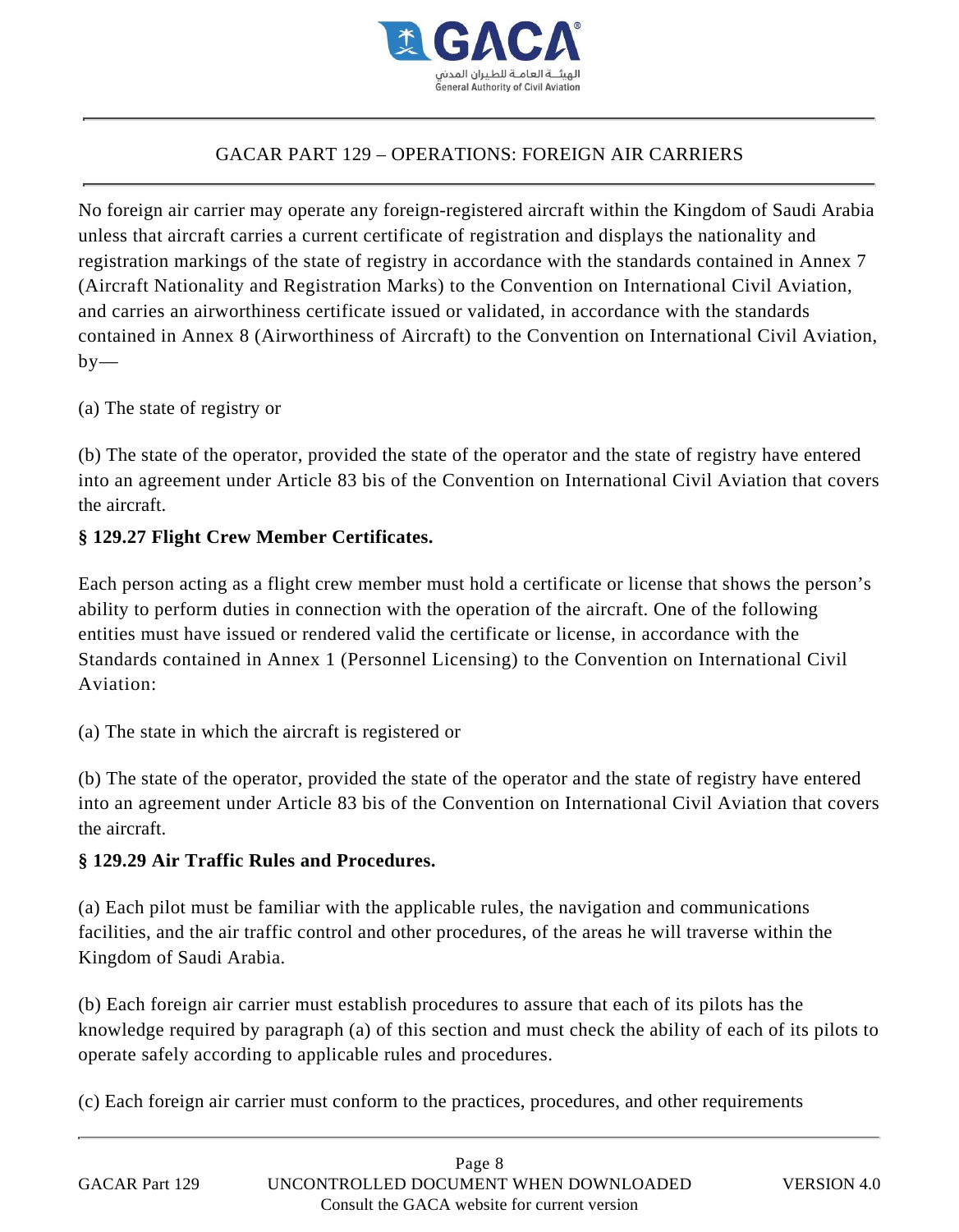

prescribed by the President for Saudi Arabian air operators for the areas in which the air carrier will operate.

## **§ 129.31 Assistance to Families of Passengers and Crew Members Involved in Aircraft Accidents.**

(a) Each foreign air carrier must develop and maintain a family assistance plan that described how the foreign air carrier will, in case of an aircraft accident, provide the victims, survivors, missing persons and their families with material and spiritual help by complying with the basic principle of timeliness, sensitivity, dignity and respect.

(b) The family assistance plan must comply with the requirements of Appendix A to this part and be acceptable to the President.

(c) Each foreign air carrier must execute their family assistance plan and begin to provide assistance soon as the foreign air carrier learns of an aircraft accident involving one or more of its aircraft.The notification and provision of assistance must comply with the requirements of Appendix A to this part.

(d) Each foreign air carrier must perform periodic exercising of their family assistance plans to ensure the effective implementation of the plan.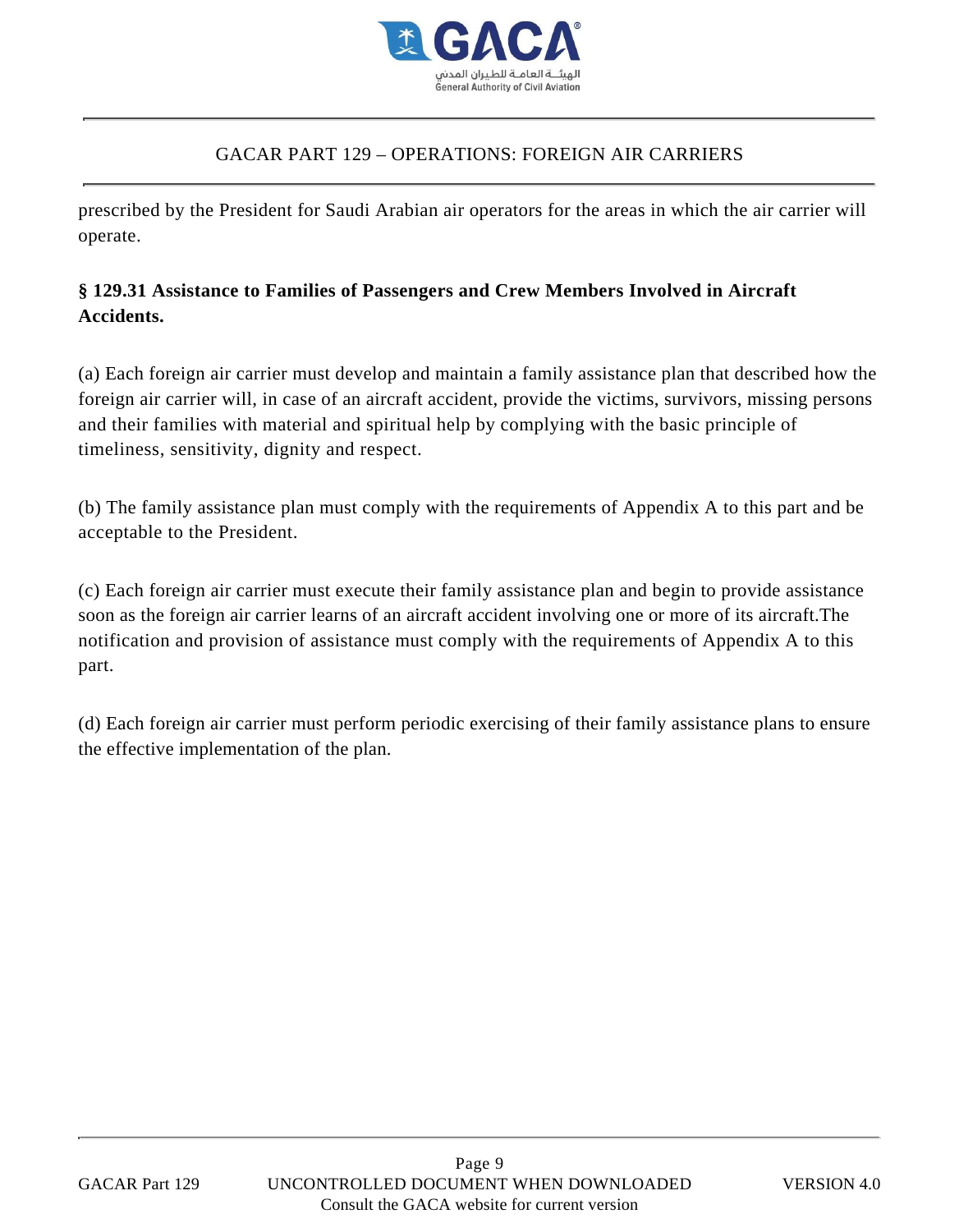

## **APPENDIX A TO GACAR PART 129 – ASSISTANCE TO FAMILIES OF PASSENGERS AND CREW MEMBERS INVOLVED IN AIRCRAFT ACCIDENTS**

#### **(a) Required Planning Documents.**

Each foreign air carrier must establish and maintain a family assistance plan, as part of their emergency response plan, which must include:

(1) A telephone number which is rapidly available after the civil aircraft accident occurs, and a name list of the well trained persons who are capable of handling the phone calls of the families of the passengers and crew members.

(2) The procedure for giving a timely notice to the families of the passengers and crew members.

(3) The channel for offering to the GACA the information about the persons aboard the aircraft as well as for updating such information.

(4) The promise to negotiate with the family of each passenger and crew member about the disposition of the remains and personal effects of the victims.

(5) The promise to train, where necessary, its personnel and agents to as to address the needs of the families of victims, survivors and missing persons involved in the accident.

(6) A compensation plan and procedures, and the procedures and organization for handling the funeral affairs of the victims.

(7) The promise to commit sufficient resources to carry out this plan.

For any change to the family assistance plan, the foreign air carrier must report it to the President within 10 days after the change.

#### **(b) Activation and Notification.**

(1) As soon as the foreign air carrier learns of an aircraft accident, it must activate its emergency plan immediately and must report it to the GACA as soon as possible. The accident reporting information of a foreign air carrier must not only comply with the requirements of GACAR Part 4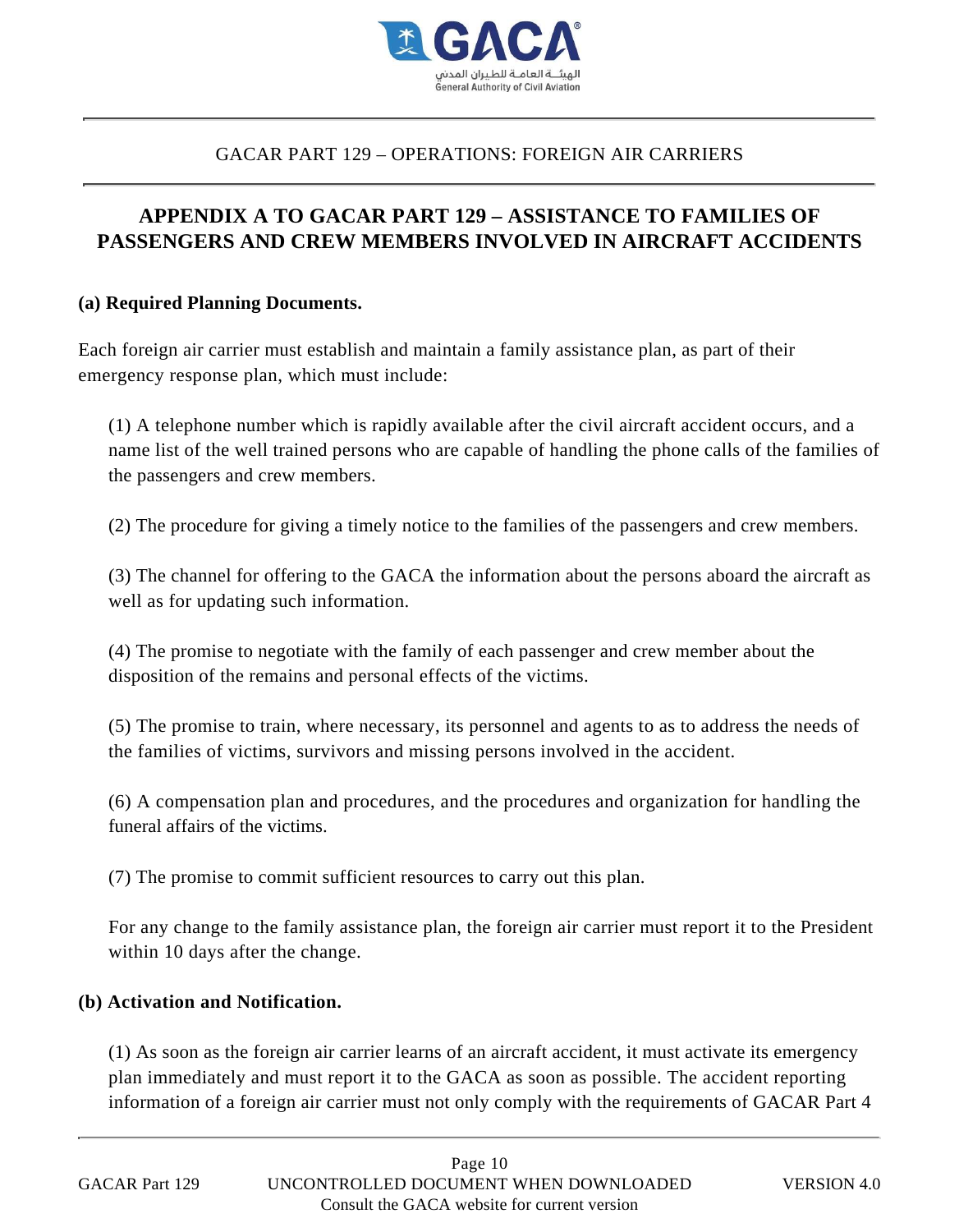

and the Aviation Investigation Bureau (AIB) regulations, but also provide the following information:

(i) The emergency response measures taken after the occurrence of the accident.

(ii) The main contact information, including the name and contact information of the general director for the onsite handling of the accident; the name, telephone number and location of the designated hotels for providing assistance to the families; the name and contact information of the persons who are responsible for notifying the families.

(iii) Other information relating to the accident.

(2) The foreign air carrier must immediately announce the telephone number available for the inquiries of the families of the victims, survivors and missing persons.

(3) The foreign air carrier must, as soon as possible, make initial notification to the family members of the victims, survivors and missing persons, and must correct the information about the persons aboard the aircraft after verifying it against the boarding documents.

(4) The foreign air carrier must provide the accident coordinating team with a copy of the verified information about the persons aboard the aircraft, and must make reports of further verified information.

#### **(c) The Provision of Assistance.**

(1) The foreign air carrier must provide assistance to the families of the victims, survivors and missing persons, which include:

(i) Providing transport support to family members to travel to and from site of the accident.

(ii) Providing necessary logistical support to other family members such as lodging, place of activities, etc.

(iii) Assigning trained personnel to provide family members with mental conciliating.

(iv) Providing the victims, survivors and missing persons and their families with necessary medical health support.